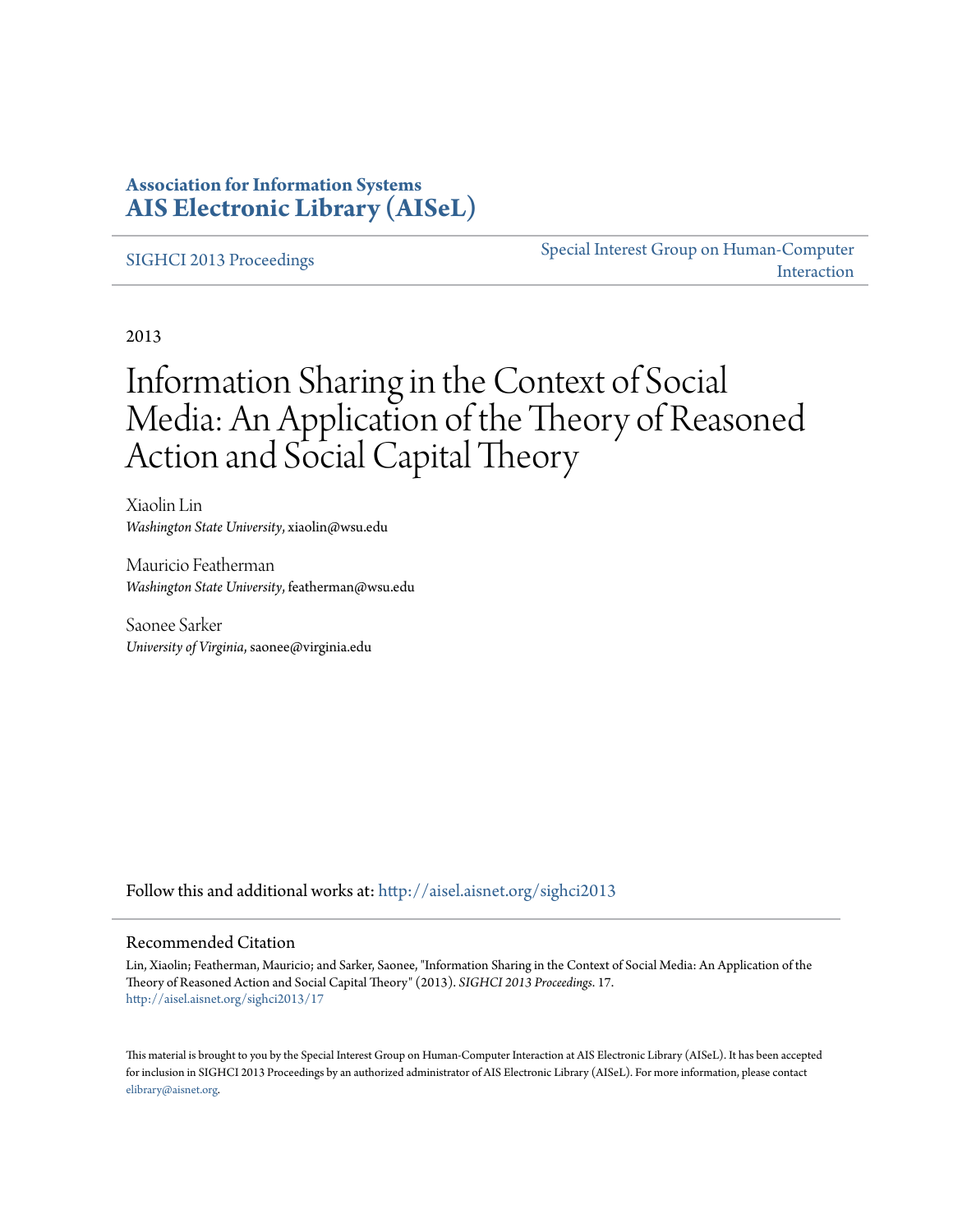## **Information Sharing in the Context of Social Media: An Application of the Theory of Reasoned Action and Social Capital Theory**

**Xiaolin Lin** Washington State University xiaolin@wsu.edu

**Mauricio Featherman** Washington State University featherman@wsu.edu

**Saonee Sarker** University of Virginia saonee@virginia.edu

#### **ABSTRACT**

Social media technologies are increasingly driving ecommerce activities. The intertwining of social media systems and e-commerce systems are creating new social commerce business models. At the core of these new business models is the need for individuals to upload information. This paper researches individual's information sharing behaviors in social media sites. With the goal of explaining the factors which drive or inhibit individual's information sharing, this research integrates factors from the Theory of Reasoned Action and Social capital Theory. Our research model identifies factors which influence individual's attitude and intentions toward sharing information in social media sites. In addition, by comparing the research results between female and male groups, we discovered significant gender differences in factors that influence information sharing behaviors. Lastly, practical and theoretical implications are discussed.

#### **Keywords**

Social media, information sharing, gender

#### **INTRODUCTION**

Social media technologies enable individuals to create, share, and exchange personal information and ideas via online virtual communities. Social media has been a market that is completely made up of interacting users and has become a platform where users share and discuss their own experience with each other about everything. Brand managers also have a vested interest in understanding consumer online information sharing behaviors. As the e-commerce and integrated social media channels provide close connections to the consumer, brand managers are able to reach their audience directly in a very personal manner. They can also leverage these connections to receive feedback from target markets, feedback perhaps related to product lines, reputation management, as well as customer service. The social media connection is useful to gauge consumer satisfaction and perform market research only to the extent that consumers are willing to share information. While

corporate use of social media is reported to improve organizational performance [\(Gray et al. 2011;](#page-5-0) [Wagner](#page-5-1)  [and Majchrzak 2007\)](#page-5-1), to better leverage social media's ability to garner consumer feedback, firms want to understand the factors that influence or perhaps inhibit users' information and knowledge sharing with brands on social media sites.

In today's information age, the spread of information is quick on social media. There is not any doubt that social media has been a main tool for users to share information online. Prior research has utilized social capital theory and social cognitive theory to study the direct impacts of various constructs (e.g. trust and social tie) on users' information/knowledge sharing behavior on social media sites [\(Chai et al. 2011;](#page-5-2) [Chiu et al. 2006;](#page-5-3) [Hsu et al. 2007;](#page-5-4) [Lu et al. 2010\)](#page-5-5). However, there are important factors that may influence people's attitude toward information sharing on social media that are not captured by these studies. While this research does utilize Social Capital Theory, our research model differs from these prior efforts by its utilization of the Theory of Reasoned Action. The results of this study proved a more comprehensive perspective on the determinants of attitude toward information sharing behavior in the context of social media.

Our aim of this study is to provide a comprehensive understanding on why and what motivate social media users to share information online. The research questions are 1) what factors determine user's attitudes and decisions to sharing behavior in the social media context?, and 2) what personal characteristics impact users' information sharing behavior in the social media context?.

#### **THEORETICAL BACKGROUND**

#### **Theory of Reasoned Action**

The theory of Reasoned Action proposed by [Fishbein and](#page-5-6)  [Ajzen \(1975\)](#page-5-6) provides a general theoretical model of behavior that focus on attitude and social beliefs. Specifically, TRA is based on the proposition that an individual's behavior is determined by an individual's behavior intention to perform that behavior. Applying TRA to the context and research question of sharing information on social media sites would suggest that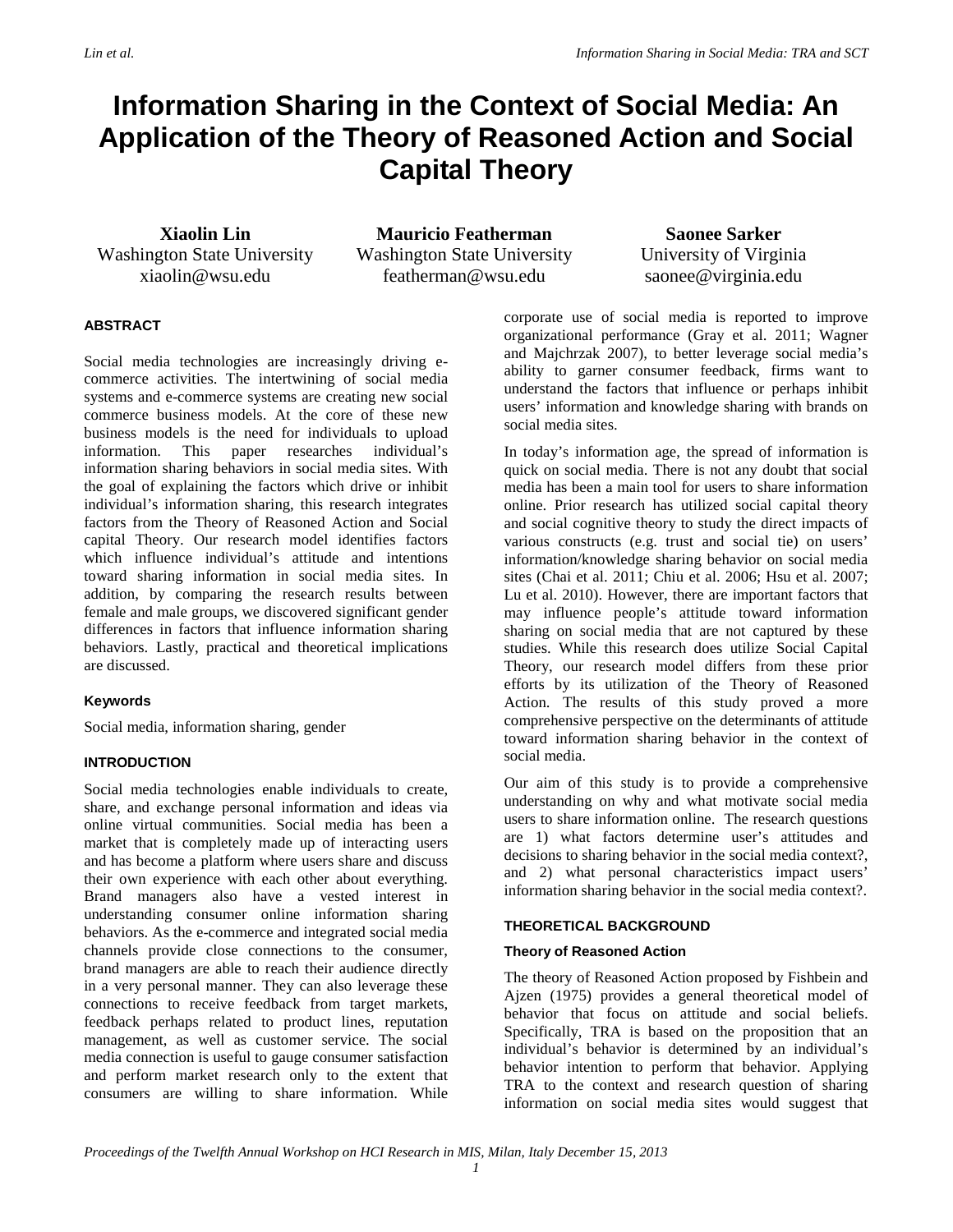actual information sharing behaviors are best predicted by an individual's intention to perform those behaviors, which in turn are determined by the individual's attitude and subjective norms regarding sharing information on social media sites. An individual's attitude towards sharing information is formed by his/her general feeling and behavior about the consequences of sharing his/her information on social media sites. Subjective norms are defined as "an individual's perceptions of significant others' evaluation of sharing information on social media sites". TRA will provide us the primary theoretical lens for developing the research model utilized in this study.

#### **Social Capital Theory**

Social capital is defined as "the sum of the actual and potential resources embedded within, available through, and derived from the network of relationships possessed by an individual or social unit" [\(Nahapiet and Ghoshal](#page-5-7)  [1998p. 243\)](#page-5-7). Social capital is argued to be composed of three dimensions: the structural, the relational, and the cognitive aspects. Moreover, [\(Coleman 1990\)](#page-5-8) identified two characteristics of social capital in common: 1) they constitute some aspect of the social structure, and 2) they facilitate the actions of individuals within the structure. Therefore, social capital includes all the resources such as the network, the people, and the relationships through the network.

#### **Research Model**

Social media design features, security and personal factors are the determinants that will affect users' attitude and information sharing behavior. Specifically, social media are characterized by interactivity and social presence [\(Kaplan and Haenlein 2010\)](#page-5-9). Privacy is usually a major concern that influences user's behavior on the Web [\(Chai et al. 2011\)](#page-5-2). In addition, we also examine commitment, social ties and outcome expectations in our research model. Our research model is shown as following.



**Figure 1. Research Model**

#### **HYPOTHESES DEVELOPMENT**

Interactivity is generally considered to be a central characteristic of new media. Referring to Web 2.0 application, one of its impact capabilities is to "facilitate collective action and social interaction online" [\(Parameswaran and Whinston 2007, p. 762\)](#page-5-10). Interactivity is a core characteristics of social media enabling participants to freely send, receive, and process content for use by others. Researchers have suggested interactivity could be defined as a multi-dimensional measure [\(McMillan 2005;](#page-5-11) [Szuprowicz 1995\)](#page-5-12). This multidimensional measurement is helpful as social media users interact with the social media provider, with its content, messages and information, and interact with other members as well. In the context of social media such as blogs, [Lu et al. \(2010\)](#page-5-5) demonstrate that all the three interactions of interactivity have positive impacts on user's the degree of satisfaction of blog. Therefore:

 *H1: Interactivity will positively impact users' attitude toward information sharing in the context of social media.*

[Short et al. \(1976\)](#page-5-13) defined social presence as "the salience of the other in a mediated communication and the consequent salience of their interpersonal interactions" (p.65). Social presence is another characteristic on social media sites, which is used as a feature to identify different types of social media [\(Kaplan and Haenlein 2010\)](#page-5-9). In a recent study of the effects of media characteristics on user satisfaction, social presence is found to positively impact both process satisfaction and outcome satisfaction [\(Tang](#page-5-14)  [and Wang 2011\)](#page-5-14). In the context of social media, social presence is a core technology characteristic which can act to create a more approachable and comfortable environment among communication entities. Users are more willing to interact with each other under such a high social presence environment. Therefore:

 *H2: Social presence will positively impact users' attitude toward information sharing in the context of social media.*

Prior studies have suggested that information privacy concerns influence individual's attitude such as the willingness to conduct online transactions [\(Van Slyke et](#page-5-15)  [al. 2006\)](#page-5-15) and the willingness to share personal information [\(Dinev and Hart 2006\)](#page-5-16). Perception of privacy risk concerns have been reported to negatively influence people's willingness to conduct online transactions with a Web merchant [\(Van Slyke et al. 2006\)](#page-5-15). In the context of social media, we propose that the perceived privacy risk related to opportunistic behavior of obtaining and using personal information shared by users in social media sites. This perception of risk makes social media users less involved in information sharing behavior, as individuals will try to minimize the risk and its potential negative outcomes. Thus, our hypothesis is:

 *H3: Privacy risk will negatively impact users' attitude toward information sharing in the context of social media.*

*Proceedings of the Twelfth Annual Workshop on HCI Research in MIS, Milan, Italy December 15, 2013*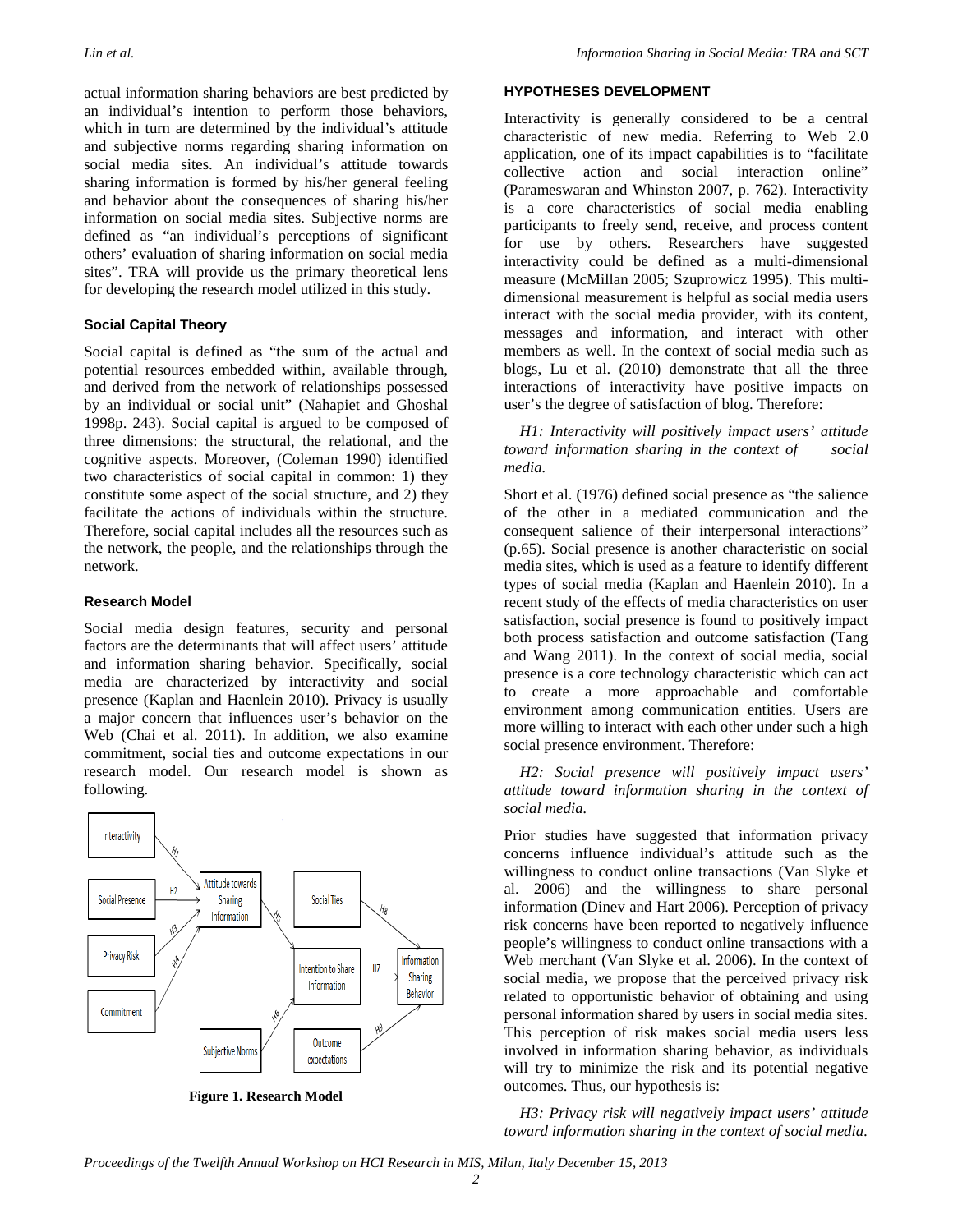Commitment is defined as the perception of belonging and being involved in a social media community. Prior research confirms the impact of organizational commitment on employee's behavioral intention. For example, [Ahuja et al. \(2007\)](#page-5-17) found the negative relationship between organizational commitment and employees' turnover intention. Regarding the impacts of commitment on social media use behavior, users are more likely to be involved in the social media sites when they feel more committed to that community. Therefore:

 *H4: Commitment will increase users' attitude toward information sharing in the context of social media*.

Generally, an individual's attitude toward information sharing is associated with that individual's intention to share information online. Attitude has been found to have positive influence on behavior intention decisions in various domains, including technology adoption [\(Hsu and](#page-5-18)  [Lin 2008\)](#page-5-18).

 *H5: Users' attitude is positively associated with their intention to share information in the context of social media.*

Subjective norm is one of the most important contribution of TRA and has been used to study individual behavior intention in IS discipline. Researchers have indicated that subjective norm has positive influence on people's behavior intention such as technology adoption [\(Hsu and](#page-5-18)  [Lin 2008\)](#page-5-18). Therefore,

#### *H6: Subjective norms increase users' intention to share information in the context of social media.*

TRA suggests that an individual's behavior intention is associated with his/her actual behavior. In the context of social media, an individual will be more likely to share information if he/she has greater intention to share information on line than others. Thus, we hypothesize:

 *H7: Users' Intention to share information is positively associated with actual information sharing in the context of social media.*

In social media, we argue that social ties represent a participant's perceived strength of social relationship with other members within a particular social media community. Increased levels of social interactions aid in users knowing each other better and increase the likelihood that they will share their important information and knowledge. Prior studies indicate that social ties have positive impacts on knowledge sharing behaviors on social media blogs [\(Chai et al. 2011\)](#page-5-2) and virtue communities [\(Chiu et al. 2006\)](#page-5-3). Therefore,

 *H8: Social ties will positive impact users' actual information sharing behavior in the context of social media.*

Prior research finds positive impacts of outcome expectations on knowledge sharing behaviors in virtual communities. Specifically, [Hsu et al. \(2007\)](#page-5-4) found the positive influence of personal outcome expectations on knowledge sharing behavior in virtual communities. [Chiu](#page-5-3)  [et al. \(2006\)](#page-5-3) found that community-related outcome expectations are significantly associated with knowledge quality. Information sharing behaviors on social media sites are therefore expected to be influenced by user's outcome expectations. Therefore:

 *H9: Outcome Expectations will positive impact users' actual information sharing behavior in the context of social media.*

#### **RESEARCH METHOD**

#### **Data Collection and measurement**

An online survey at a large US university was conducted. Participants were asked questions about their perceptions of social networking systems and their information sharing behavior. After incomplete surveys were deleted, 405 valid responses remained. All participants were currently sharing information using at least one social media site, with 62% of them sharing information on two or more social media sties.

The utilized measures were adapted from prior studies with each item measured using a seven-point Likert scale with anchors "strongly disagree/agree." The measures for interaction are from [\(Lu et al.](#page-5-5) 2010); social presence [\(Short et al. 1976\)](#page-5-13); privacy risk [\(Yin et al. 2011\)](#page-5-19); commitment [\(Liang et al. 2011\)](#page-5-20); social ties [\(Chai et al.](#page-5-2)  [2011\)](#page-5-2); outcome expectations [\(Hsu et al. 2007\)](#page-5-4); attitude [\(Fishbein 1963\)](#page-5-21); subjective norms [\(Taylor and Todd](#page-5-22)  [1995\)](#page-5-22) ; intention [\(Venkatesh et al. 2012\)](#page-5-23); information sharing behavior [\(Chai et al. 2011;](#page-5-2) [Hsu et al. 2007\)](#page-5-4).

#### **Results of measurement model testing**

Factor loading and average variance extracted (AVE) were used to test the convergent validity and reliability of each variable in this study. We used established reliability and validity criteria to test the reliability and validity of the measurement instrument. Factor loadings were higher than 0.7, which is the common rule of thumb for acceptable item loading. All the CRs are higher than 0.9, which is greater than the critical value of 0.7, and AVE for each construct is above 0.5. The square root of AVE is greater than the inter-scale correlation for each construct. The analyses confirmed convergent validity and reliability of the measurement model. Discriminant validity is also satisfied.

#### **Result of structural model testing**

**Table 1** reports detailed information of the standardized path coefficients and t-values for each path of the research model. Our analysis of research model supports all the hypotheses except H1. While we predicted Interactivity to have positive impacts on individual's attitude toward information sharing, a non-significant negative relationship was found. These results indicate that user's attitude depend on social presence, privacy risk, and commitment. Further, our results confirm that intention,

*Proceedings of the Twelfth Annual Workshop on HCI Research in MIS, Milan, Italy December 15, 2013*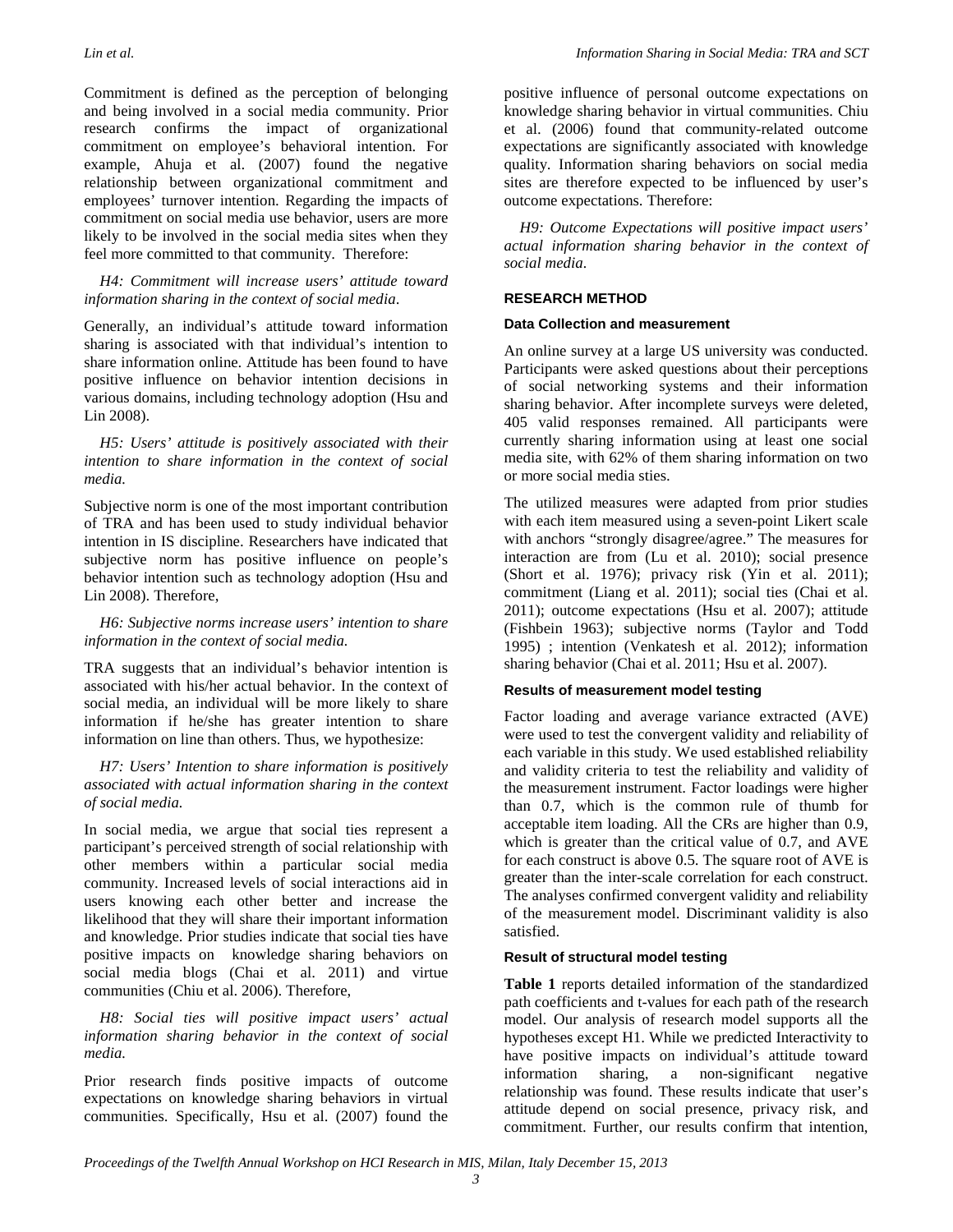| <b>Hypothesis</b>                                                                                           | Standardized<br>path<br>coefficient | t-value | Support or<br>not |  |  |  |
|-------------------------------------------------------------------------------------------------------------|-------------------------------------|---------|-------------------|--|--|--|
| H1                                                                                                          | $-0.06$ <sup>ns</sup>               | 1.45    | N <sub>0</sub>    |  |  |  |
| H <sub>2</sub>                                                                                              | $0.32***$                           | 5.75    | Yes               |  |  |  |
| H <sub>3</sub>                                                                                              | $-0.22***$                          | 5.05    | Yes               |  |  |  |
| H <sub>4</sub>                                                                                              | $0.28***$                           | 5.08    | Yes               |  |  |  |
| H <sub>5</sub>                                                                                              | $0.27***$                           | 5.06    | Yes               |  |  |  |
| H <sub>6</sub>                                                                                              | 0.39***                             | 7.66    | Yes               |  |  |  |
| H7                                                                                                          | $0.36***$                           | 6.19    | Yes               |  |  |  |
| H <sub>8</sub>                                                                                              | $0.32***$                           | 6.67    | Yes               |  |  |  |
| H <sub>9</sub>                                                                                              | $0.23***$                           | 5.08    | Yes               |  |  |  |
| * 0.05 significance; ** 0.01 significance; *** 0.001 significance; NS<br>$=$ statistically not significant. |                                     |         |                   |  |  |  |

social ties and outcome expectations are directly associated with actual information sharing behaviors.

**Table 1. Path Coefficients and t-Values for Whole Sample**

#### **Additional analysis of research model-test the role of gender**

Gender differences have been reported in social media related studies, including continuance [\(Lin et al. 2013\)](#page-5-24) and knowledge sharing [\(Chai et al. 2011\)](#page-5-2). To statistically test gender difference on each relationship in this study, we used multi-group PLS [\(Qureshi and Compeau 2009\)](#page-5-25).

|                                                                                                                | Women<br>$(n=173)$    |             | Men<br>$(n=232)$    |             |                       |  |
|----------------------------------------------------------------------------------------------------------------|-----------------------|-------------|---------------------|-------------|-----------------------|--|
|                                                                                                                | Path<br>coefficient   | t-<br>value | Path<br>coefficient | t-<br>value | t-value               |  |
| H1                                                                                                             | $-0.06$ <sup>ns</sup> | 0.95        | $-0.07^{\text{ns}}$ | 1.17        | $0.43^{ns}$           |  |
| H <sub>2</sub>                                                                                                 | $0.34***$             | 4.26        | $0.33***$           | 4.08        | $1.66$ <sup>ns</sup>  |  |
| H <sub>3</sub>                                                                                                 | $-0.26***$            | 4.22        | $-0.19**$           | 3.19        | 11.03***              |  |
| H <sub>4</sub>                                                                                                 | $0.32***$             | 3.74        | $0.23**$            | 3.14        | 11.94***              |  |
| H <sub>5</sub>                                                                                                 | $0.39***$             | 5.85        | $0.16*$             | 2.06        | 29.62***              |  |
| H <sub>6</sub>                                                                                                 | $0.39***$             | 5.79        | $0.38***$           | 5.14        | $1.58$ <sup>ns</sup>  |  |
| H7                                                                                                             | $0.35***$             | 3.84        | $0.36***$           | 4.56        | $-1.16$ <sup>ns</sup> |  |
| H <sub>8</sub>                                                                                                 | $0.31***$             | 4.23        | $0.31***$           | 4.78        | 0.88 <sup>ns</sup>    |  |
| H <sub>9</sub>                                                                                                 | $0.28***$             | 4.49        | $0.21***$           | 3.33        | 11.22***              |  |
| $*$ 0.05 significance; $**$ 0.01 significance; $**$ 0.001 significance; NS =<br>statistically not significant. |                       |             |                     |             |                       |  |

**Table 2. Comparisons of paths (female vs. male)**

**Table 2** shows the results of gender-based subgroup analysis of our study. The research results indicate that the influences of privacy risk and commitment on people's attitude towards information sharing are stronger for female than for male. And, the influences of attitude and outcome expectations on people's information sharing behavior are also stronger for female and for male. Together these findings support the importance of testing for and reporting results by gender.

#### **CONTRIBUTION, LIMITATION AND FUTURE RESEARCH**

First, our research suggests that an integrative base model of TRA and SCT provides good prediction of social media users' information sharing behaviors. Incorporating social capital theory constructs into TRA model to explain social media users' attitude, intention and information sharing behavior enhances our understanding of people's information sharing behaviors. Additionally, we incorporated the social media technology features to better explain information sharing behaviors. Second, our study discovered significant gender differences in factors that influence information sharing behaviors. Significant gender-based differences suggest that people's attitude, intention and information sharing behavior depend on different factors and/or different weights of the same factors across genders. Few studies focus on gender differences in the social media related context. This study may inform and provide some initial understanding useful to guide future research.

Many businesses understand the importance of engaging the consumer where they are and embrace social commerce. Central to understanding consumer sentiment is the need to continually glean consumer product usage stories and general experiences with the product category. This research suggests that businesses can better gather information from the social media sites that are higher in social presence and reduce users' risk concerns. Information useful to launch viral marketing and world of mouth campaigns can be gleaned from social network sites. In addition, gender has been found a significant factor that impact people's information sharing. Gender difference findings provide important information to purveyors of social media and businesses engaged in social commerce. The gender differences reported here can aid designers of social media. In particular businesses could more effectively collect their information from their stakeholder depending on different gender. This will provide more effective strategy for those firms that are producing gender-oriented products and wanting to improve their marketing performance.

Our subjects were college students of different ages, which suggest a higher education, increased computer self-efficacy. Future research may look at diverse subjects. Although strong gender differences have been found in our study, future research should provide